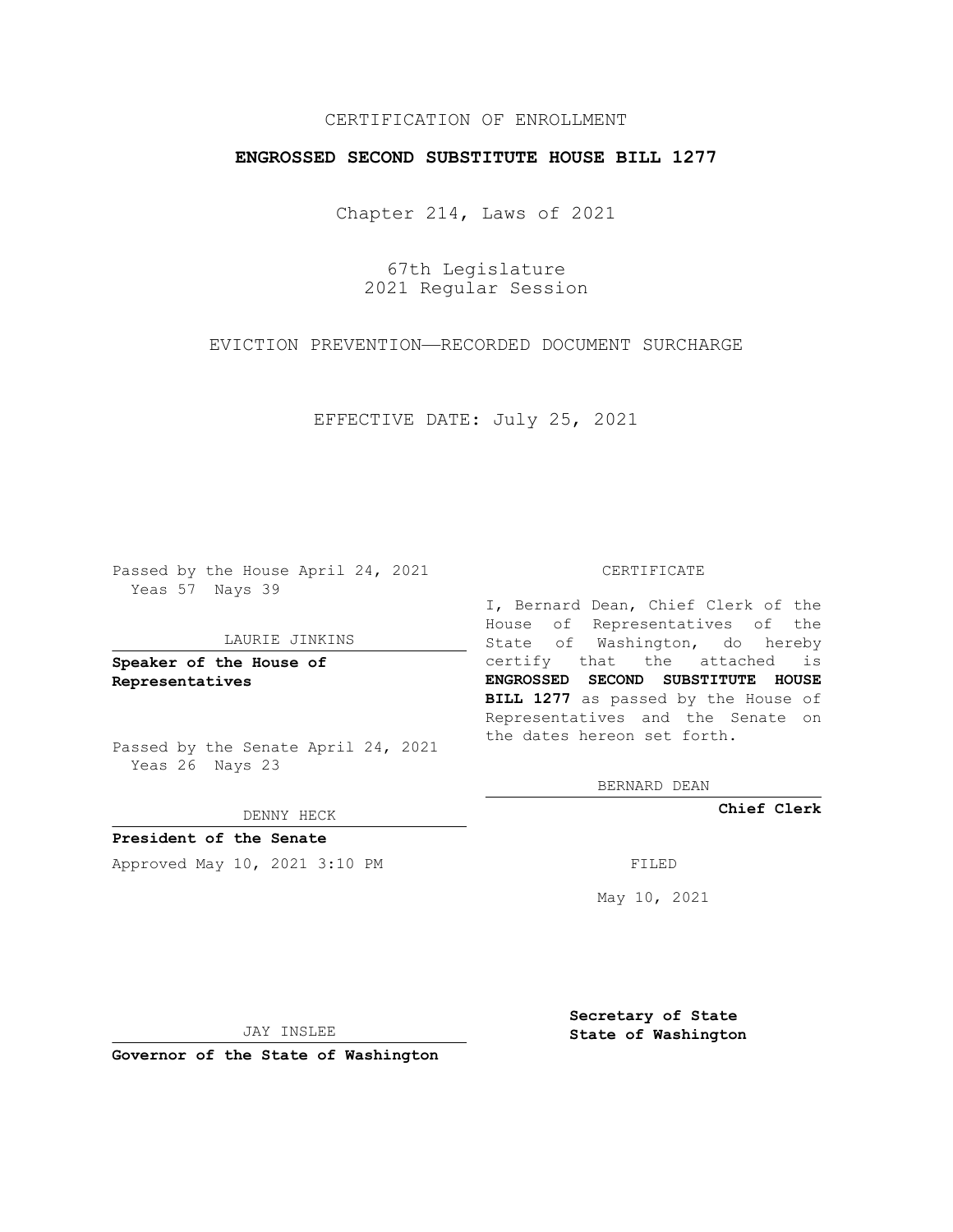## **ENGROSSED SECOND SUBSTITUTE HOUSE BILL 1277**

AS AMENDED BY THE SENATE

Passed Legislature - 2021 Regular Session

# **State of Washington 67th Legislature 2021 Regular Session**

**By** House Appropriations (originally sponsored by Representatives Ormsby, Macri, Ramel, Bateman, Fitzgibbon, Ryu, Senn, Chopp, Berry, Peterson, Davis, Santos, Valdez, Hackney, Thai, Kloba, Sells, Frame, Gregerson, J. Johnson, Pollet, Harris-Talley, Stonier, Taylor, and Wicks)

READ FIRST TIME 03/22/21.

 AN ACT Relating to an additional revenue source for eviction prevention and housing stability services; amending RCW 43.185C.045, 43.185C.060, 43.185C.190, 36.22.178, 36.22.179, 36.22.1791, and 36.22.240; adding a new section to chapter 36.22 RCW; adding a new section to chapter 43.185C RCW; and creating a new section.

BE IT ENACTED BY THE LEGISLATURE OF THE STATE OF WASHINGTON:

 NEW SECTION. **Sec. 1.** A new section is added to chapter 36.22 8 RCW to read as follows:

 (1) Except as provided in subsection (2) of this section, a surcharge of \$100 must be charged by the county auditor for each document recorded, which is in addition to any other charge or surcharge allowed by law. The auditor must remit the funds to the state treasurer to be deposited and used as follows:

 (a) Twenty percent of funds must be deposited in the affordable housing for all account for operations, maintenance, and service costs for permanent supportive housing as defined in RCW 36.70A.030;

 (b) From July 1, 2021, through June 30, 2023, four percent of the funds must be deposited into the landlord mitigation program account created in RCW 43.31.615 for the purposes of RCW 43.31.605(1). Thereafter, two percent of funds must be deposited into the landlord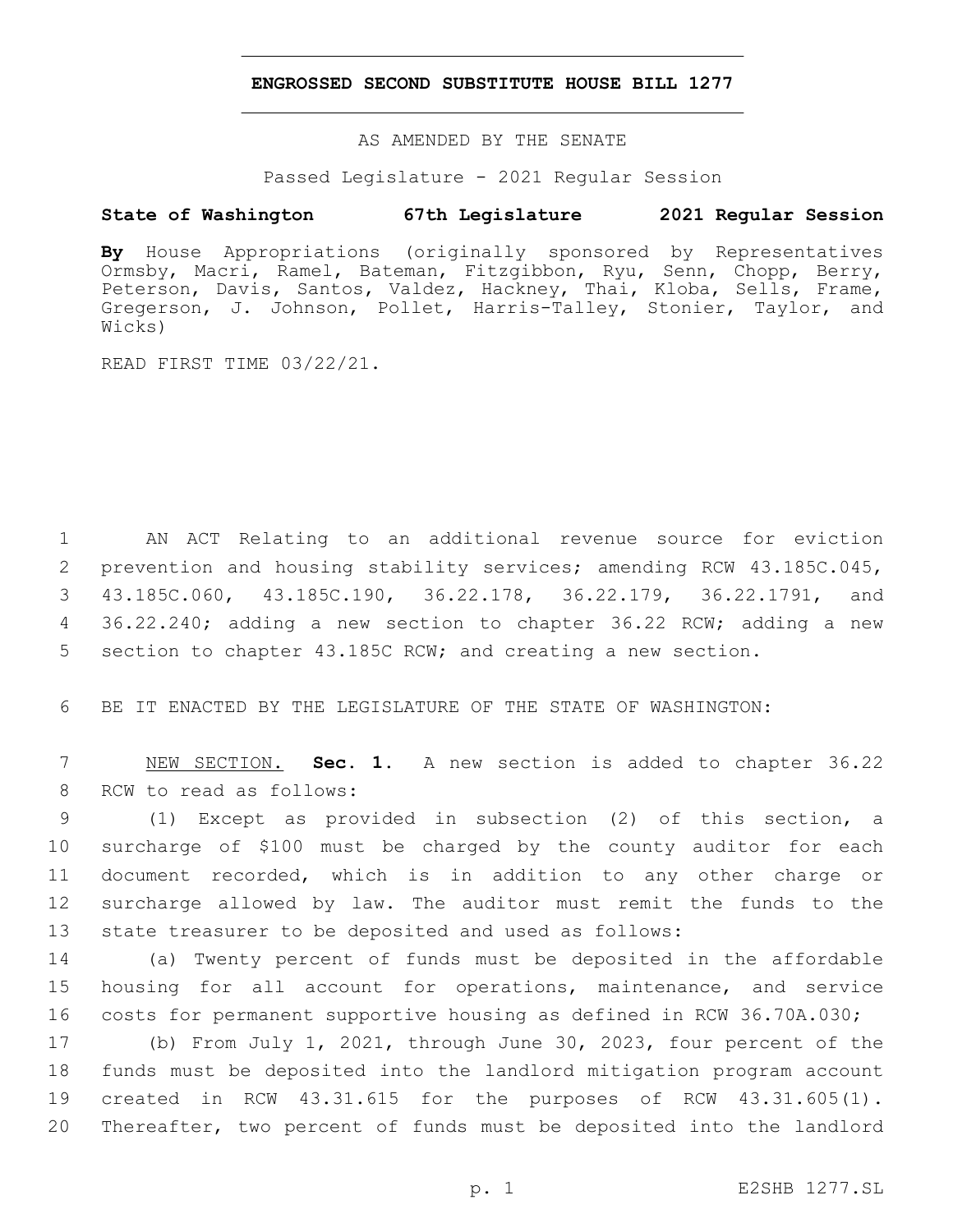mitigation program account created in RCW 43.31.615 for purposes of 2 RCW 43.31.605(1); and

 (c) The remainder of funds must be distributed to the home security fund account, with 60 percent of funds to be used for project-based vouchers for nonprofit housing providers or public housing authorities, housing services, rapid rehousing, emergency housing, or acquisition. Priority for use must be given to project- based vouchers and related services, housing acquisition, or emergency housing, for persons who are chronically homeless, including families with children. At least 50 percent of persons receiving a project-based voucher, rapid rehousing, emergency housing, or benefiting from housing acquisition must be living unsheltered at the time of initial engagement. In addition, funds may be used for eviction prevention rental assistance pursuant to section 2 of this act, foreclosure prevention services, dispute resolution center eviction prevention services, rental assistance for people experiencing homelessness, and tenant education and legal assistance.

 (2) The surcharge imposed in this section does not apply to: (a) Assignments or substitutions of previously recorded deeds of trust; (b) documents recording a birth, marriage, divorce, or death; (c) any recorded documents otherwise exempted from a recording fee or additional surcharges under state law; (d) marriage licenses issued 23 by the county auditor; or (e) documents recording a federal, state, county, city, or water-sewer district, or wage lien or satisfaction 25 of lien.

 NEW SECTION. **Sec. 2.** A new section is added to chapter 43.185C 27 RCW to read as follows:

 (1) The eviction prevention rental assistance program is created in the department to prevent evictions by providing resources to households most likely to become homeless or suffer severe health consequences, or both, after an eviction, while promoting equity by prioritizing households, including communities of color, disproportionately impacted by public health emergencies and by homelessness and housing instability. The department must provide grants to eligible organizations, as described in RCW 43.185.060, to provide assistance to program participants. The eligible 37 organizations must use grant moneys for: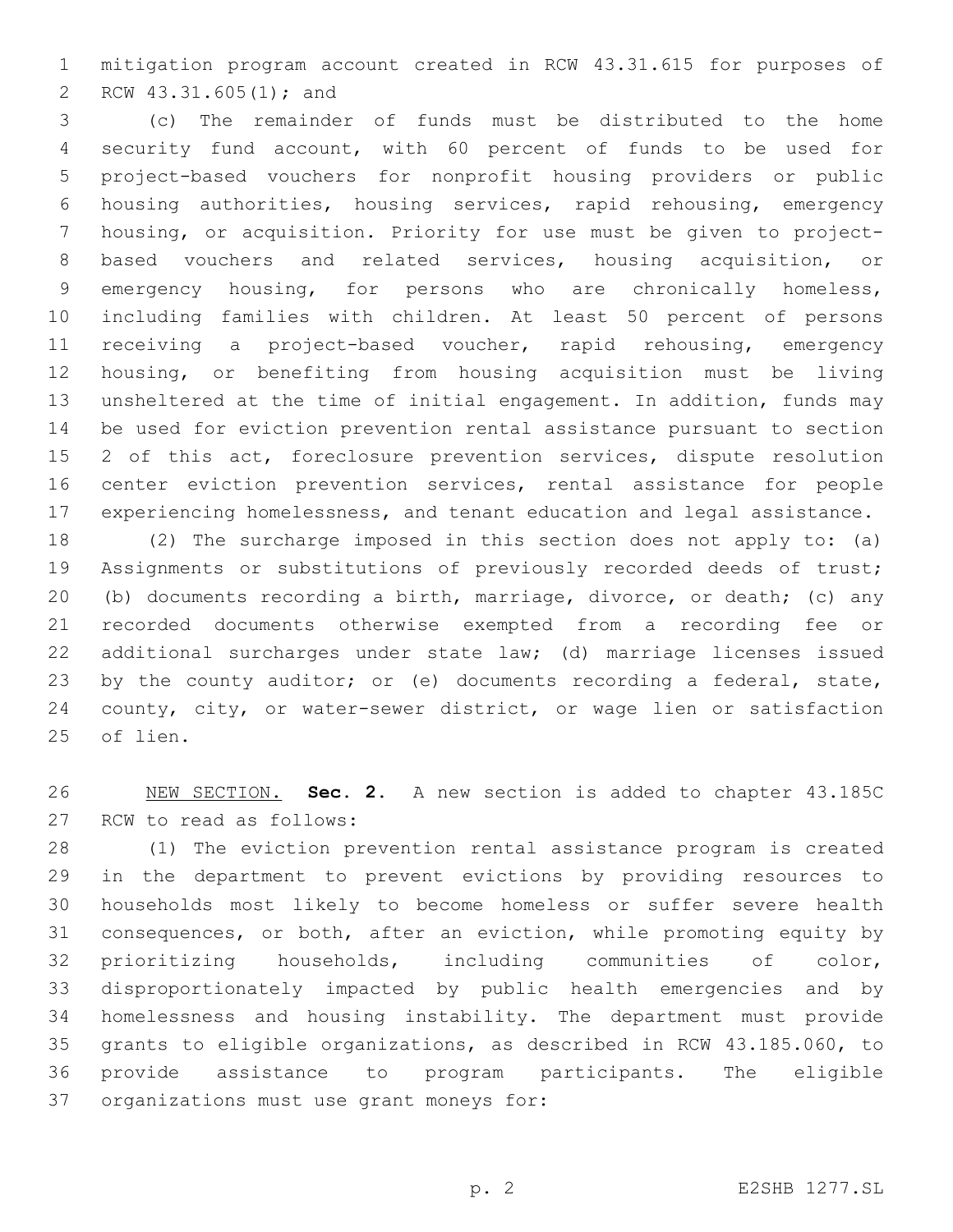(a) Rental assistance, including rental arrears and future rent if needed to stabilize the applicant's housing and prevent their 3 eviction;

 (b) Utility assistance for households if needed to prevent an 5 eviction; and

 (c) Administrative costs of the eligible organization, which must 7 not exceed limits prescribed by the department.

 (2) Households eligible to receive assistance through the eviction prevention rental assistance program are those:

 (a) With incomes at or below 80 percent of the county area median 11 income;

 (b) Who are families with children, living in doubled up situations, young adults, senior citizens, and others at risk of homelessness or significant physical or behavioral health 15 complications from homelessness; and

 (c) That meet any other eligibility requirements as established by the department after consultation with stakeholder groups, including persons at risk of homelessness due to unpaid rent, representatives of communities of color, homeless service providers, landlord representatives, local governments that administer homelessness assistance, a statewide association representing cities, a statewide association representing counties, a representative of homeless youth and young adults, and affordable housing advocates.

 (3) A landlord may assist an eligible household in applying for assistance through the eviction prevention rental assistance program or may apply for assistance on an eligible household's behalf.

 (4)(a) Eligible grantees must actively work with organizations rooted in communities of color to assist and serve marginalized 29 populations within their communities.

 (b) At least 10 percent of the grant total must be subgranted to organizations that serve and are substantially governed by marginalized populations to pay the costs associated with program 33 outreach, assistance completing applications for assistance, rent assistance payments, activities that directly support the goal of improving access to rent assistance for people of color, and related costs. Upon request by an eligible grantee or the county or city in which it exists, the department must provide a list of organizations that serve and are substantially governed by marginalized 39 populations, if known.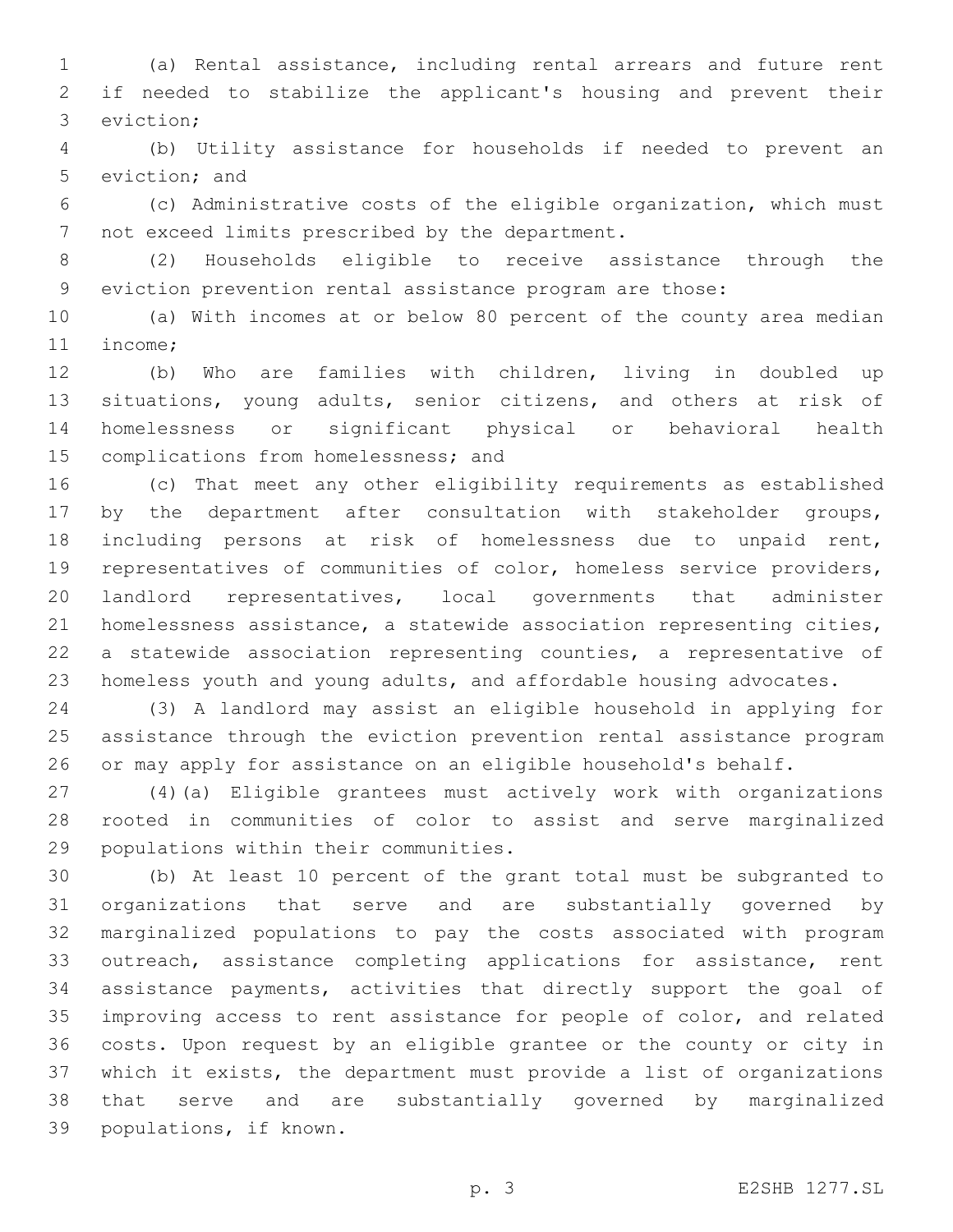(c) An eligible grantee may request an exemption from the department from the requirements under (b) of this subsection. The department must consult with the stakeholder group established under subsection (2)(c) of this section before granting an exemption. An eligible grantee may request an exemption only if the eligible 6 grantee:

 (i) Is unable to subgrant with an organization that serves and is substantially governed by marginalized populations; or

 (ii) Provides the department with a plan to spend 10 percent of the grant total in a manner that the department determines will improve racial equity for historically underserved communities more 12 effectively than a subgrant.

 (5) The department must ensure equity by developing performance measures and benchmarks that promote both equitable program access and equitable program outcomes. Performance measures and benchmarks must be developed by the department in consultation with stakeholder groups, including persons at risk of homelessness due to unpaid rent, representatives of communities of color, homeless service providers, landlord representatives, local governments that administer homelessness assistance, a statewide association representing cities, a statewide association representing counties, a representative of homeless youth and young adults, and affordable housing advocates. Performance measures and benchmarks must also ensure that the race and ethnicity of households served under the program are proportional to the numbers of people at risk of homelessness in each county for 26 each of the following groups:

- 27 (a) Black or African American;
	-
- 28 (b) American Indian and Alaska Native;
- (c) Native Hawaiian or other Pacific Islander;
- 30 (d) Hispanic or Latinx;
- 31 (e) Asian;
- 32 (f) Other multiracial.

 (6) The department may develop additional rules, requirements, procedures, and guidelines as necessary to implement and operate the 35 eviction prevention rental assistance program.

 (7)(a) The department must award funds under this section to eligible grantees in a manner that is proportional to the amount of revenue collected under section 1 of this act from the county being 39 served by the grantee.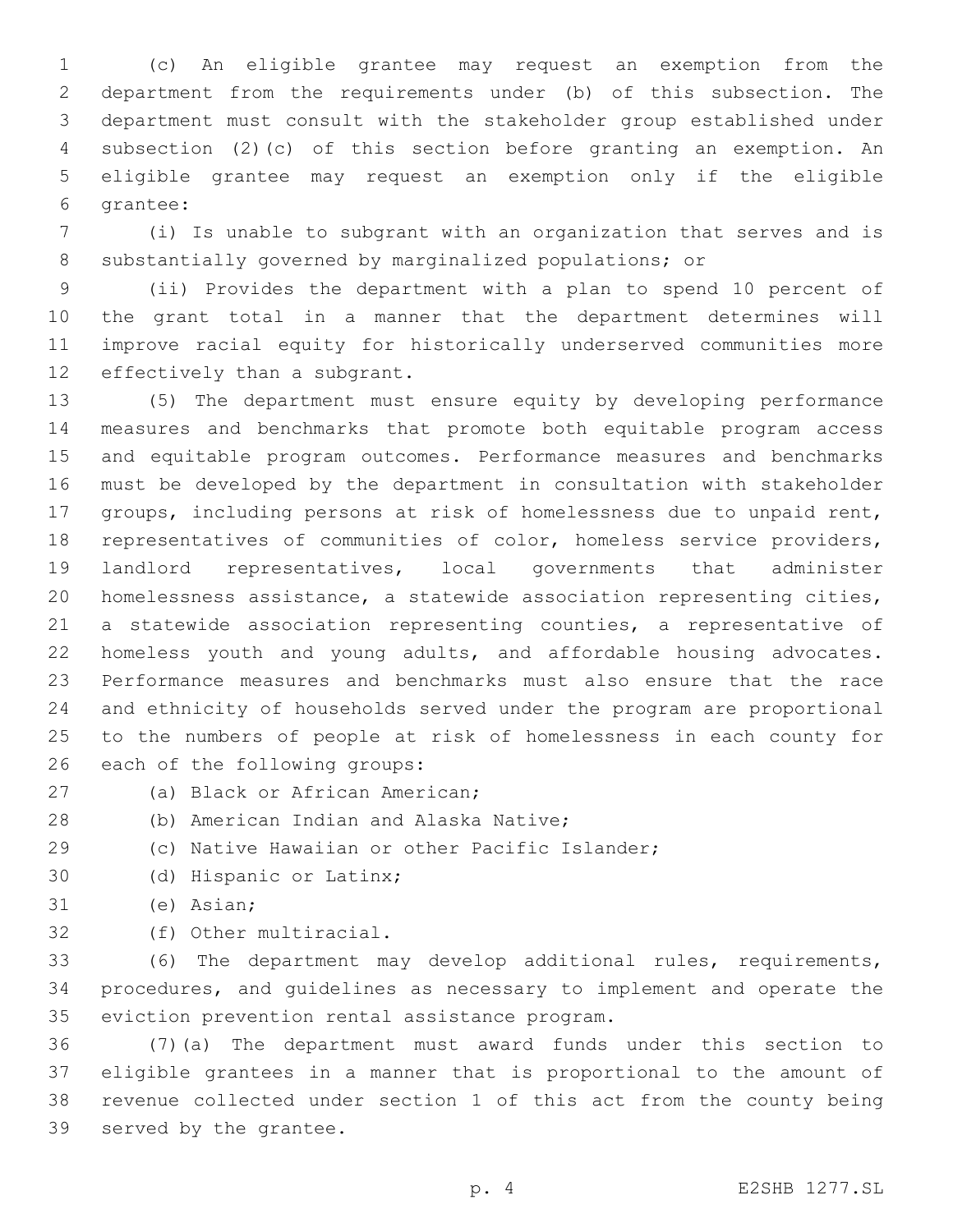(b) The department must provide counties with the right of first refusal to receive grant funds distributed under this subsection. If a county refuses the funds or does not respond within a time frame established by the department, the department must identify an alternative grantee. The alternative grantee must distribute the funds in a manner that is in compliance with this chapter.

 **Sec. 3.** RCW 43.185C.045 and 2018 c 85 s 9 are each amended to 8 read as follows:

 (1) By December 1st of each year, the department must provide an update on the state's homeless housing strategic plan and its activities for the prior fiscal year. The report must include, but 12 not be limited to, the following information:

 (a) An assessment of the current condition of homelessness in Washington state and the state's performance in meeting the goals in 15 the state homeless housing strategic plan;

 (b) A report on the results of the annual homeless point-in-time 17 census conducted statewide under RCW 43.185C.030;

 (c) The amount of federal, state, local, and private funds spent on homelessness assistance, categorized by funding source and the 20 following major assistance types:

21 (i) Emergency shelter;

(ii) Homelessness prevention and rapid rehousing;

23 (iii) Permanent housing;

24 (iv) Permanent supportive housing;

(v) Transitional housing;25

26 (vi) Services only; and

 (vii) Any other activity in which more than five hundred thousand 28 dollars of category funds were expended;

29 (d) A report on the expenditures, performance, and outcomes of state funds distributed through the consolidated homeless grant program, including the grant recipient, award amount expended, use of the funds, counties served, and households served;

 (e) A report on state and local homelessness document recording fee expenditure by county, including the total amount of fee spending, percentage of total spending from fees, number of people served by major assistance type, and amount of expenditures for private rental housing payments required in RCW 36.22.179;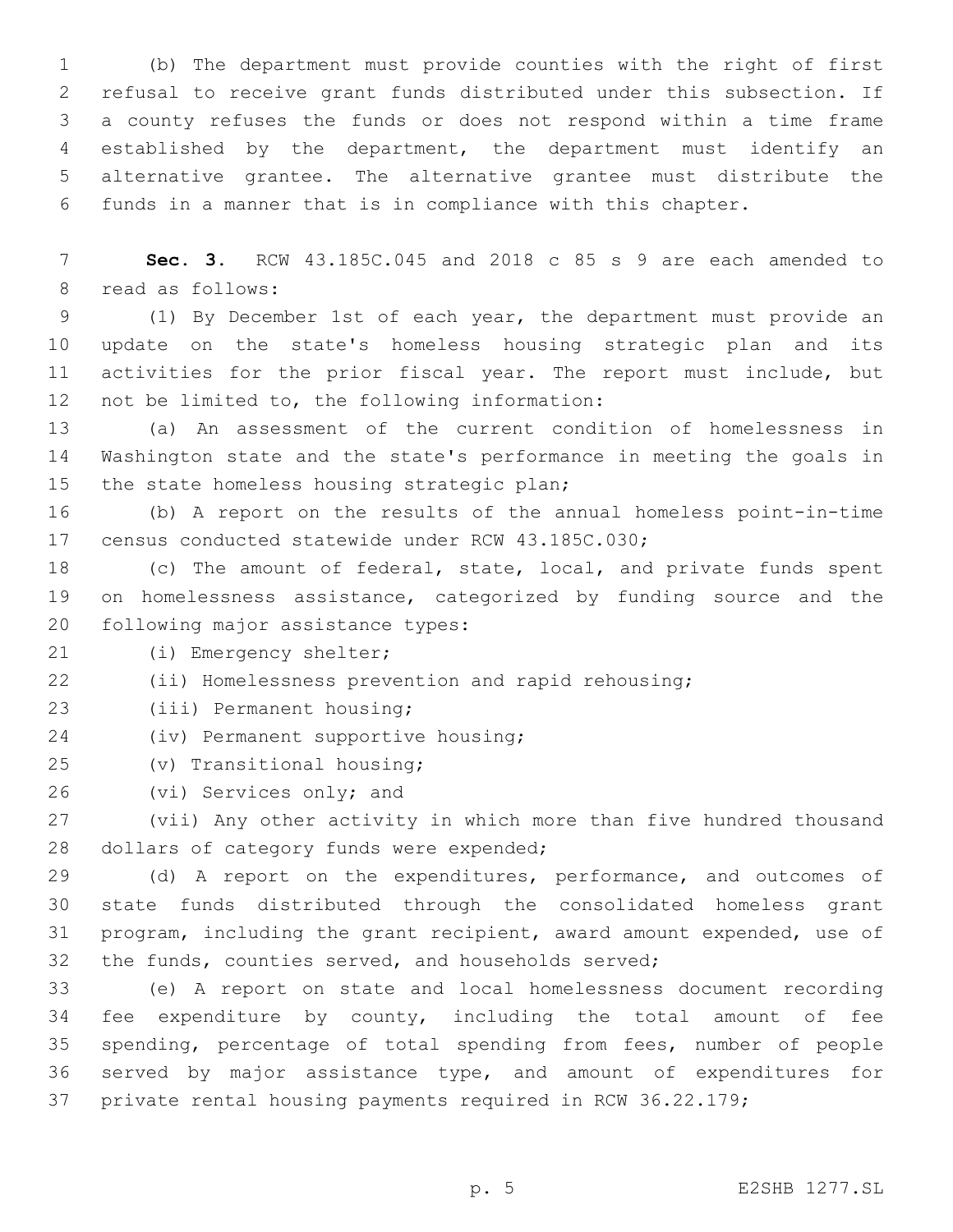(f) A report on the expenditures, performance, and outcomes of the essential needs and housing support program meeting the requirements of RCW 43.185C.220; ((and)) (g) A report on the expenditures, performance, and outcomes of the independent youth housing program meeting the requirements of RCW  $43.63A.311j$  (h) A county-level report on the expenditures, performance, and outcomes of the eviction prevention rental assistance program under section 2 of this act. The report must include, but is not limited to: (i) The number of adults without minor children served in each county; (ii) The number of households with adults and minor children 14 served in each county; and (iii) The number of unaccompanied youth and young adults who are 16 being served in each county; and (i) A county-level report on the expenditures, performance, and outcomes of the rapid rehousing, project-based vouchers, and housing 19 acquisition programs under section 1 of this act. The report must include, but is not limited to: (i) The number of persons who are unsheltered receiving shelter 22 through a project-based voucher in each county; (ii) The number of units acquired or built via rapid rehousing 24 and housing acquisition in each county; and (iii) The number of adults without minor children, households 26 with adults and minor children, unaccompanied youth, and young adults who are being served by the programs under section 1 of this act in 28 each county. (2) The report required in subsection (1) of this section must be posted to the department's website and may include links to updated 31 or revised information contained in the report. (3) Any local government receiving state funds for homelessness assistance or state or local homelessness document recording fees under RCW 36.22.178, 36.22.179, or 36.22.1791 must provide an annual

 report on the current condition of homelessness in its jurisdiction, its performance in meeting the goals in its local homeless housing plan, and any significant changes made to the plan. The annual report must be posted on the department's website. Along with each local government annual report, the department must produce and post information on the local government's homelessness spending from all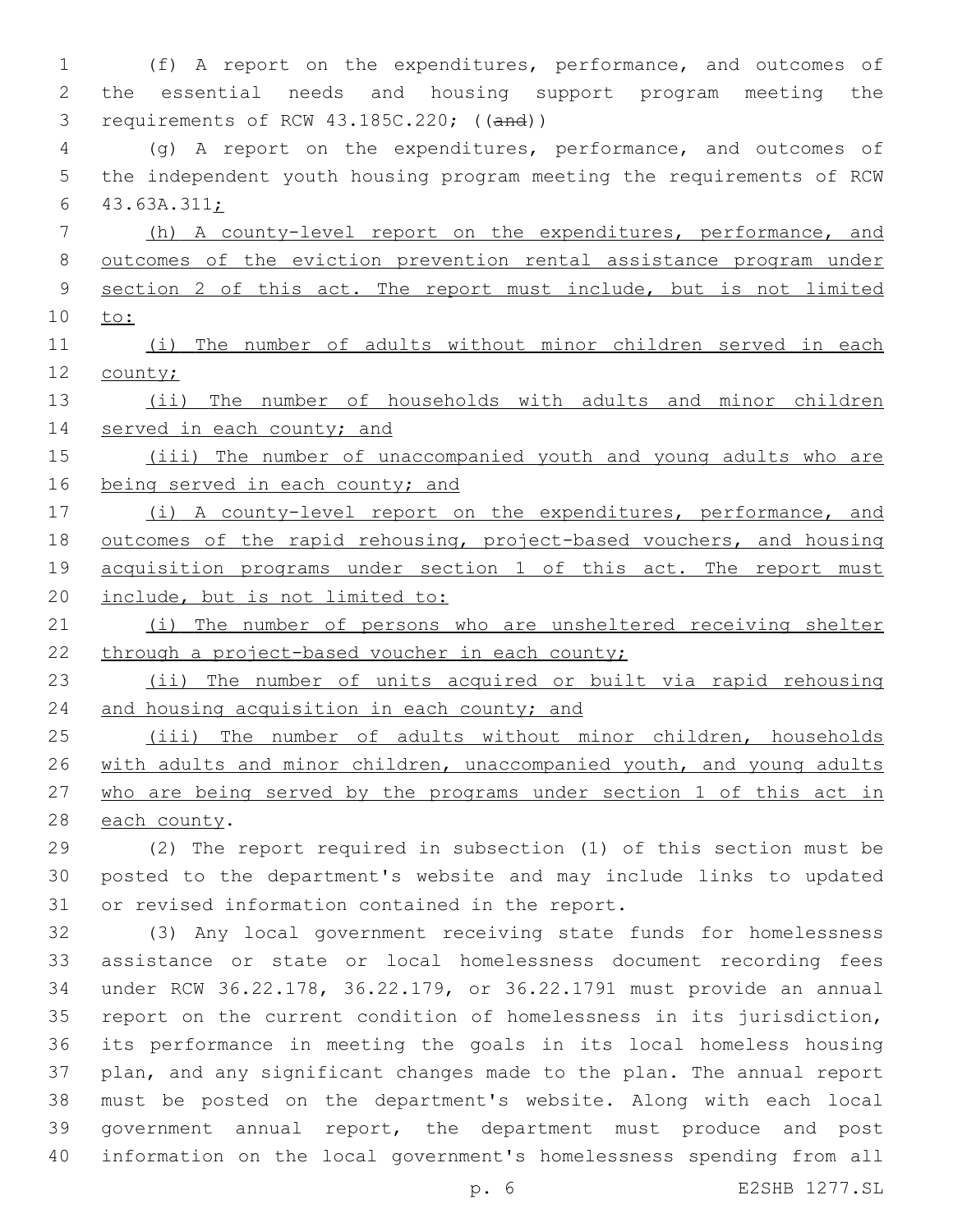sources by project during the prior state fiscal year in a format similar to the department's report under subsection (1)(c) of this section. If a local government fails to report or provides an inadequate or incomplete report, the department must take corrective action, which may include withholding state funding for homelessness assistance to the local government to enable the department to use such funds to contract with other public or nonprofit entities to provide homelessness assistance within the jurisdiction.

 **Sec. 4.** RCW 43.185C.060 and 2020 c 357 s 915 are each amended to 10 read as follows:

 (1) The home security fund account is created in the state treasury, subject to appropriation. The state's portion of the 13 surcharge established in RCW 36.22.179 and 36.22.1791 and section 1 14 of this act must be deposited in the account. Expenditures from the account may be used only for homeless housing programs as described 16 in this chapter, including the eviction prevention rental assistance 17 program established in section 2 of this act.

 (2)(a) By December 15, 2021, the department, in consultation with stakeholder groups specified in section 2(2)(c) of this act, must create a set of performance metrics for each county receiving funding 21 under section 1 of this act. The metrics must target actions within a 22 county's control that will prevent and reduce homelessness, such as 23 increasing the number of permanent supportive housing units and increasing or maintaining an adequate number of noncongregate shelter beds.

 (b)(i) Beginning July 1, 2023, and by July 1st every two years 27 thereafter, the department must award funds for project-based vouchers for nonprofit housing providers and related services, rapid 29 rehousing, and housing acquisition under section 1 of this act to eligible grantees in a manner that 15 percent of funding is distributed as a performance-based allocation based on performance metrics created under (a) of this subsection, in addition to any base allocation of funding for the county.

 (ii) Any county that demonstrates that it has met or exceeded the 35 majority of the target actions to prevent and reduce homelessness over the previous two years must receive the remaining 15 percent performance-based allocation. Any county that fails to meet or exceed the majority of target actions to prevent and reduce homelessness must enter into a corrective action plan with the department. To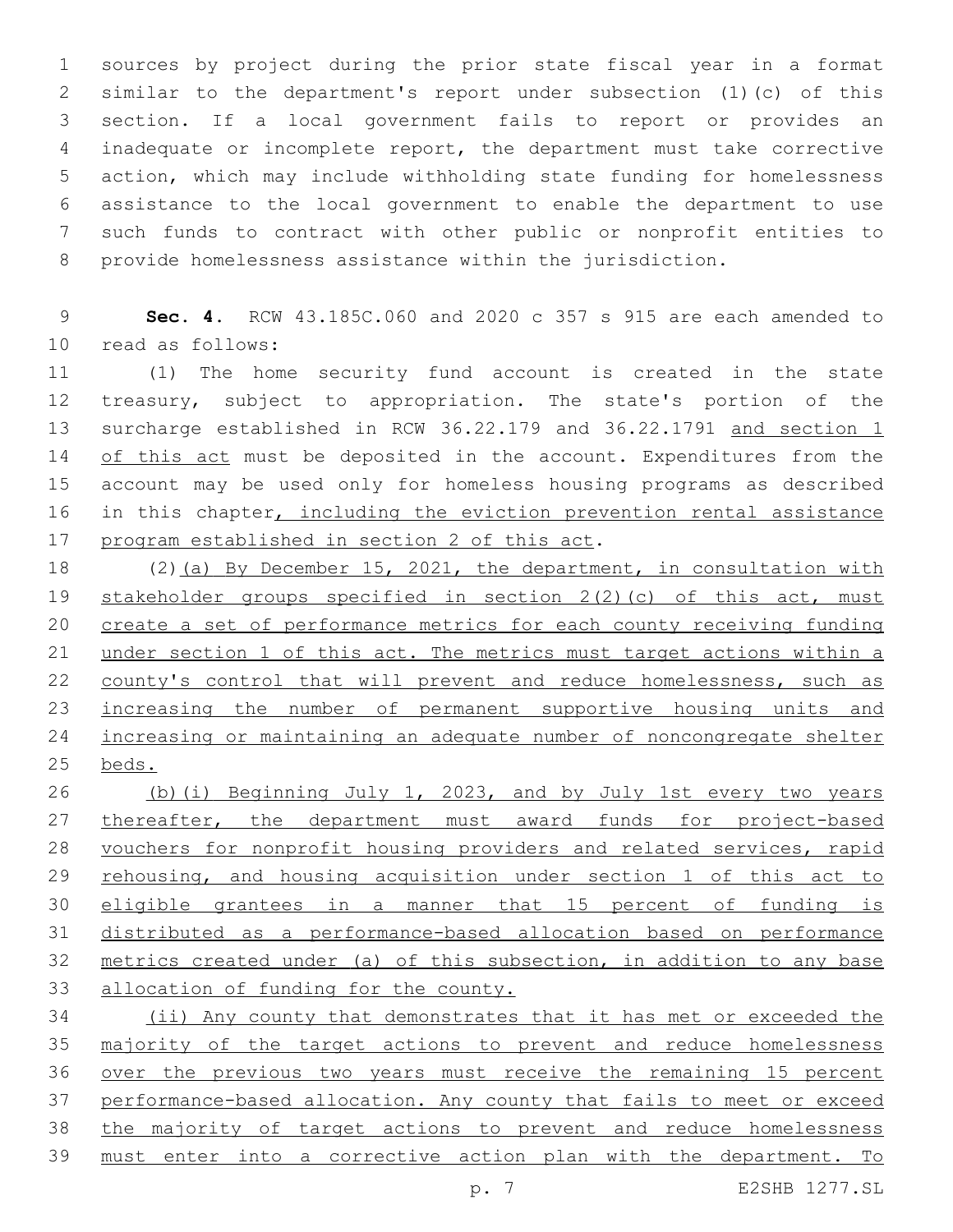receive its performance-based allocation, a county must agree to undertake the corrective actions outlined in the corrective action plan and any reporting and monitoring deemed necessary by the department. Any county that fails to meet or exceed the majority of targets for two consecutive years after entering into a corrective action plan may be subject to a reduction in the performance-based portion of the funds received in (b)(i) of this subsection, at the discretion of the department in consultation with stakeholder groups 9 specified in section 2(2)(c) of this act. Performance-based allocations unspent due to lack of compliance with a corrective action plan created under this subsection (2)(b) may be distributed 12 to other counties that have met or exceeded their target actions.

 (3) The department must distinguish allotments from the account made to carry out the activities in RCW 43.330.167, 43.330.700 through 43.330.715, 43.330.911, 43.185C.010, 43.185C.250 through 16 43.185C.320, and 36.22.179(1)(b).

 $((+3+))$   $(4)$  The office of financial management must secure an independent expenditure review of state funds received under RCW 36.22.179(1)(b) on a biennial basis. The purpose of the review is to assess the consistency in achieving policy priorities within the private market rental housing segment for housing persons experiencing homelessness. The independent reviewer must notify the department and the office of financial management of its findings. The first biennial expenditure review, for the 2017-2019 fiscal biennium, is due February 1, 2020. Independent reviews conducted thereafter are due February 1st of each even-numbered year.

27 (((4))) (5) During the 2019-2021 fiscal biennium, expenditures from the account may also be used for shelter capacity grants.

 **Sec. 5.** RCW 43.185C.190 and 2011 1st sp.s. c 50 s 955 are each 30 amended to read as follows:

 The affordable housing for all account is created in the state treasury, subject to appropriation. The state's portion of the surcharges established in RCW 36.22.178 and section 1 of this act shall be deposited in the account. Expenditures from the account may 35 only be used for affordable housing programs ((. During the 2011-2013 fiscal biennium, moneys in the account may be transferred to the home 37 security fund)), including operations, maintenance, and services as 38 described in section  $1(1)(a)$  of this act.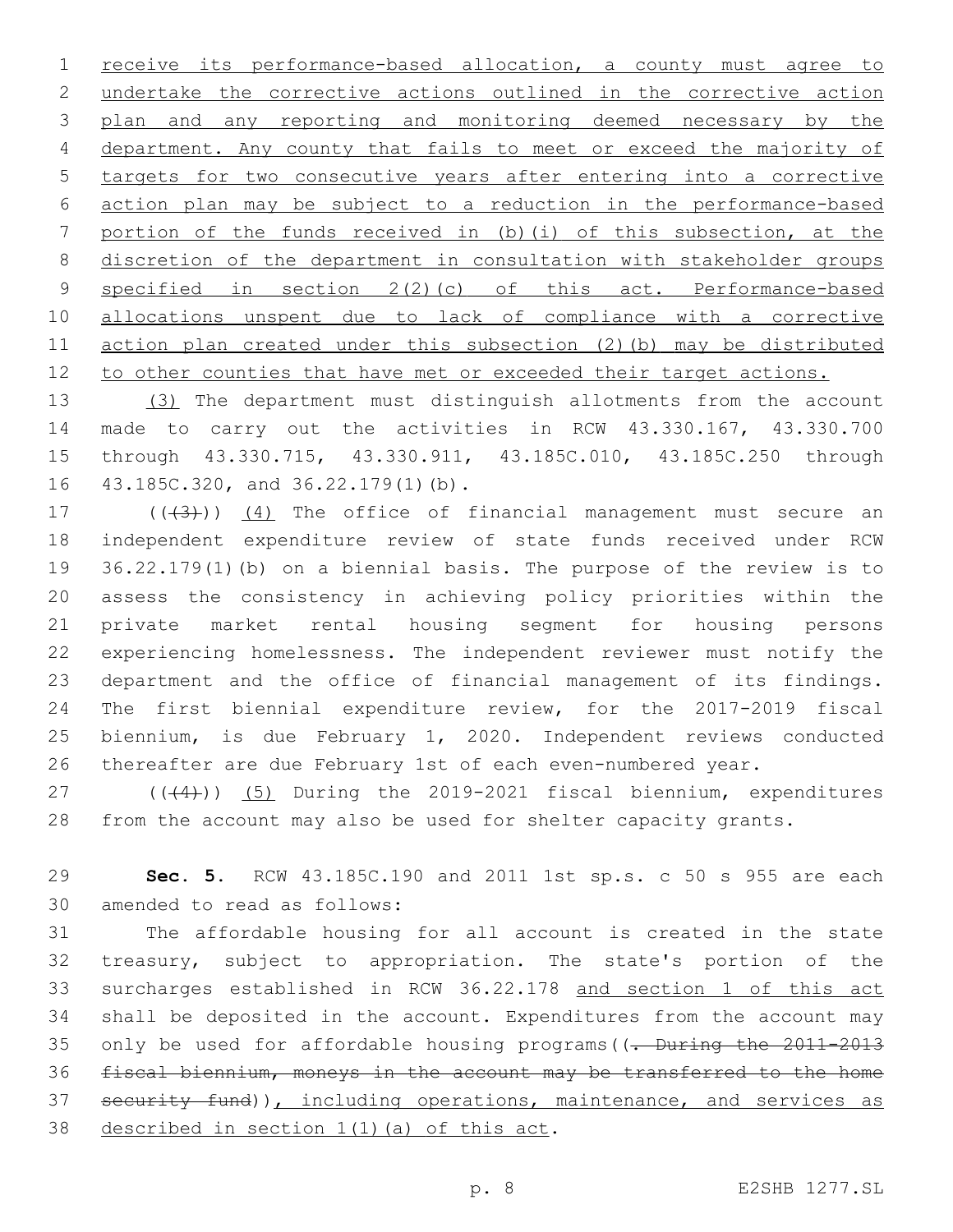NEW SECTION. **Sec. 6.** (1)(a) The legislature finds that affordable housing, housing instability, and homelessness are persistent and increasing problems throughout the state. Despite significant increases in financial resources by the federal, state, and local governments to address these problems, homelessness and the risk of becoming homeless has worsened in Washington since the legislature authorized the first homeless housing document recording surcharge in 2005. The number of unsheltered homeless encampments in greenbelts, under bridges, and on our streets is a visible reminder 10 that the current system is not working.

 (b) The legislature finds that the COVID-19 pandemic has exacerbated and shed new light on the state's homelessness problems and forced communities and providers to reexamine the types and delivery of housing and services to individuals and families who are homeless or at risk of homelessness. As a result of the changing conditions COVID-19 created, the federal government has provided an infusion of funding for housing and services for homelessness populations in its COVID-19 relief bills to pursue different strategies to improve outcomes. Moreover, there are various proposals to increase state funding to address housing insecurity and homelessness, including this act to impose an additional document recording fee to fund an eviction prevention rental assistance program and other services to persons at risk or experiencing homelessness.24

 (c) The legislature also finds that there are many causes of homelessness and housing instability, including: (i) A shortage of affordable housing; (ii) local land use planning and property management policies that discourage the development of private sector housing stock to serve low and extremely low-income households; (iii) unemployment and lack of education and job skills to acquire an adequate wage job; (iv) mental health, developmental, and physical disabilities; (v) chemical and alcohol dependency; and (vi) family instability and conflict. The legislature intends to provide for an examination of the economic, social, and health causes of current and expected patterns of housing instability and homelessness, and to secure a common understanding of the contribution each has to the current crisis. The legislature intends for this examination to result in a widely accepted strategy for identifying how best to address homelessness in ways that: (A) Address the root causes of the problem; (B) clearly assign responsibilities of state and local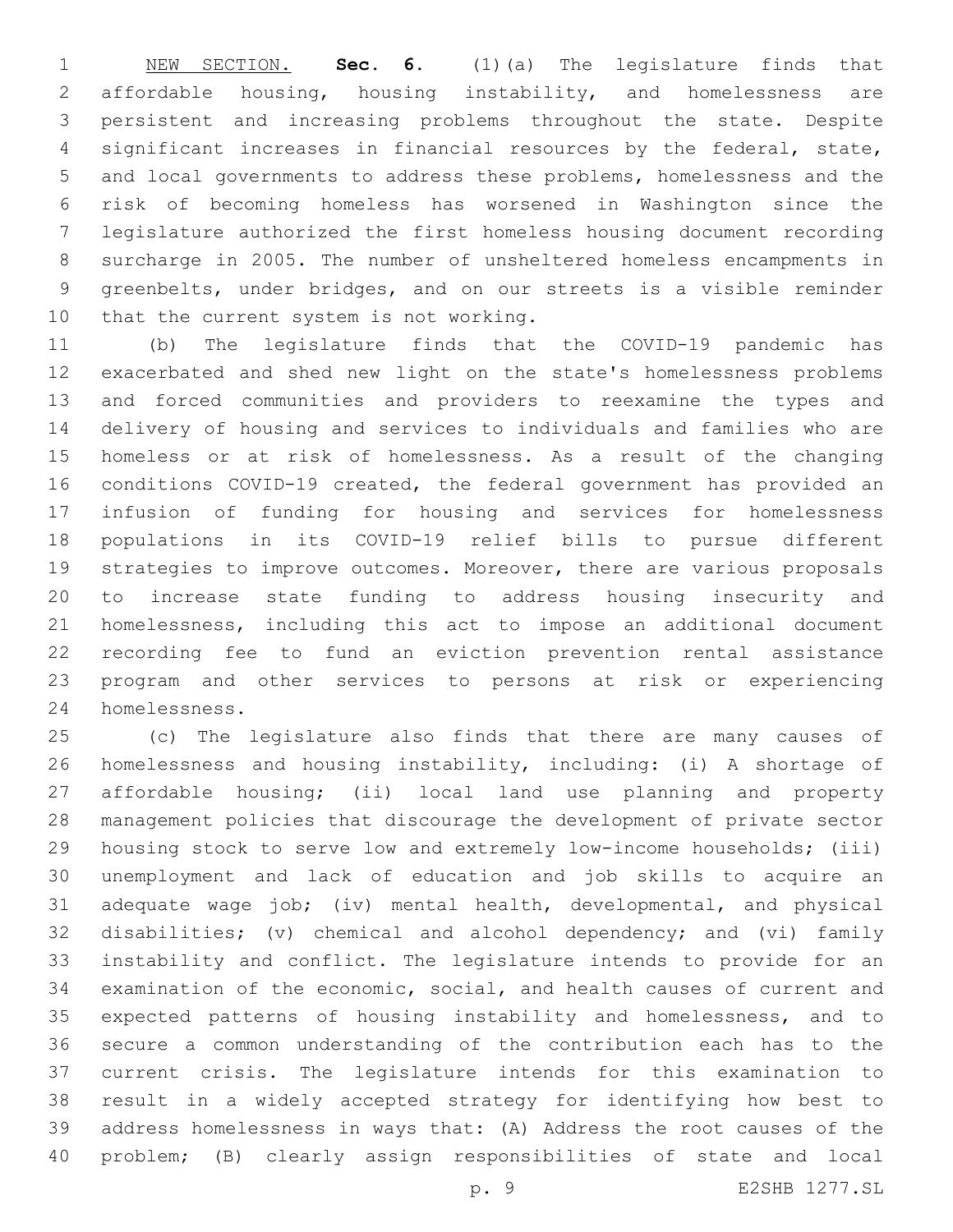government to address those causes; (C) support local control and provision of services at the local level to address specific community needs, recognizing each community must play a part in the solution; (D) respect property owner rights and encourage private sector involvement in solutions and service; and (E) develop pathways to permanent housing solutions and associated services to break the 7 cycle of housing insecurity and homelessness.

 (2)(a) The department of commerce must contract with the William D. Ruckelshaus center to conduct an examination of trends affecting, and policies guiding, the housing and services provided to individuals and families who are or at risk of homelessness in Washington. The center must also facilitate meetings and discussions to develop and implement a long-term strategy to improve services and outcomes for persons at risk or experiencing homelessness and develop 15 pathways to permanent housing solutions.

 (b) In fulfilling the requirements of this section, the center must work and consult with (i) willing participants representing tribal and local governments, local providers of housing and services for homeless populations, advocates and stakeholders representing the interests of homeless populations, mental health and substance abuse professionals, representatives of the business community and other organizations, and other representatives the center determines is a necessary participant to examine these issues; (ii) a group of legislators consisting of one member from each of the two largest caucuses in the senate and in the house of representatives appointed by the president of the senate and the speaker of the house of representatives, respectively; and (iii) three representatives of the 28 executive branch appointed by the governor.

 (c)(i) The center must conduct fact-finding and stakeholder discussions with participants identified in (b) of this subsection. These discussions must identify stakeholder concerns, barriers, opportunities, and desired principles for a long-term strategy to improve the outcomes and services for persons at risk or experiencing homelessness and develop pathways to permanent housing solutions.

 (ii) The center must conduct fact-finding and stakeholder discussions with participants identified in (b) of this subsection to identify root causes of housing instability and homelessness within Washington state. This fact-finding should address root causes demographically within subpopulations of persons at risk or experiencing homelessness such as veterans and persons suffering from

p. 10 E2SHB 1277.SL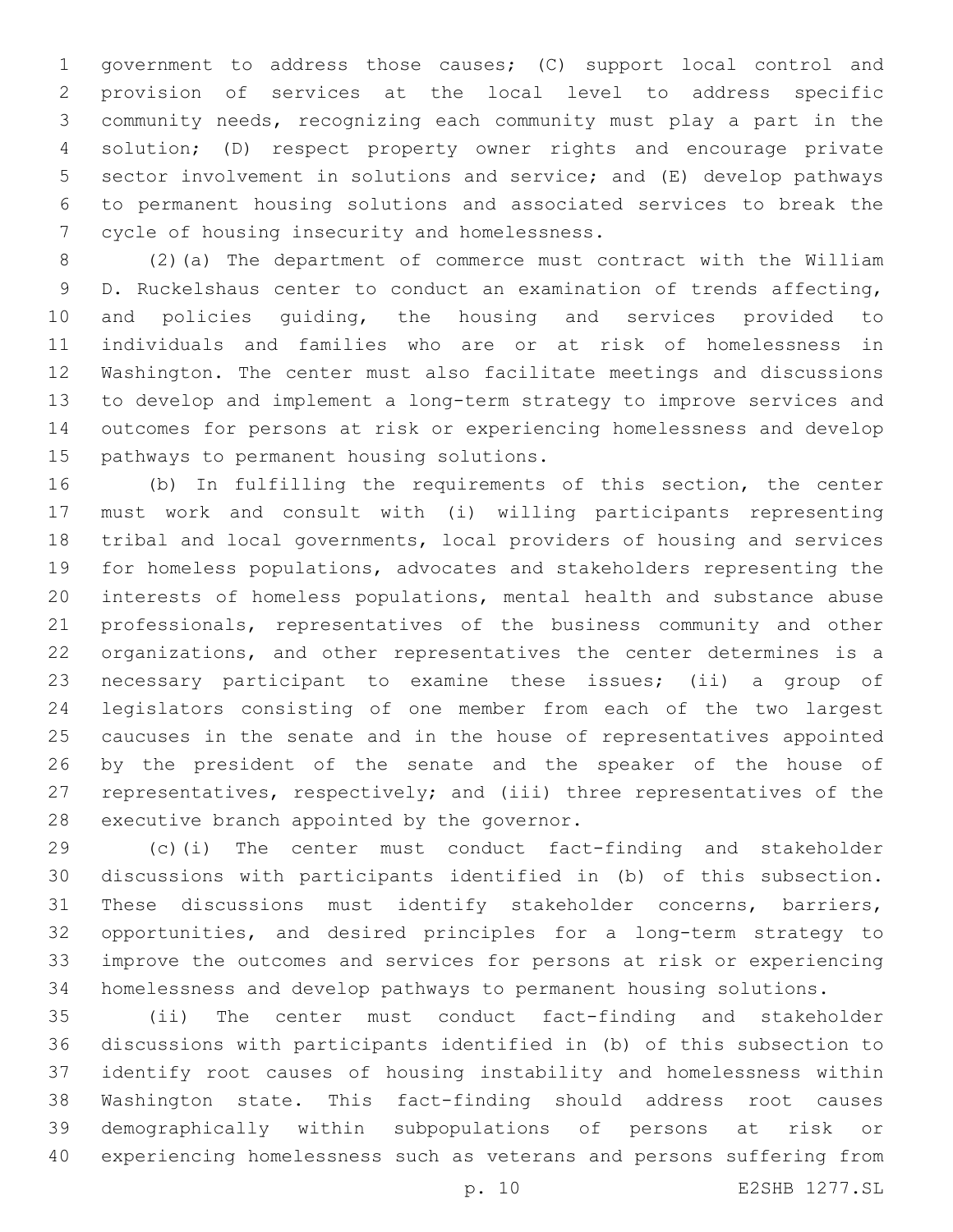mental health or substance abuse issues. The fact-finding should also address root causes that may differ geographically or regionally. The fact-finding must identify existing statutory and regulatory issues that impede efforts to address root causes of housing instability and 5 homelessness within Washington state.

 (iii) The center must issue two reports of its fact-finding efforts and stakeholder discussions to the governor and the appropriate committees of the house of representatives and the senate. One report on the subjects covered in (c)(i) of this subsection is due December 1, 2021, and one on the subjects covered in (c)(ii) of this subsection is due December 1, 2022.

 (d) The center must facilitate discussions between the stakeholders identified in this subsection (2) for the purposes of identifying options and recommendations to develop and implement a long-term strategy to improve the outcomes and service for persons at risk or experiencing homelessness and develop pathways to permanent housing solutions, including the manner and amount in which the state funds homelessness housing and services and performance measures that must be achieved to receive state funding. A report on this effort is due to the governor and the appropriate committees of the house of representatives and the senate by December 1, 2023.

 **Sec. 7.** RCW 36.22.178 and 2019 c 136 s 1 are each amended to 23 read as follows:

 The surcharge provided for in this section shall be named the 25 affordable housing for all surcharge.

 (1) Except as provided in subsection (3) of this section, a surcharge of thirteen dollars per instrument shall be charged by the county auditor for each document recorded, which will be in addition to any other charge authorized by law. The county may retain up to five percent of these funds collected solely for the collection, administration, and local distribution of these funds. Of the remaining funds, forty percent of the revenue generated through this surcharge will be transmitted monthly to the state treasurer who will deposit: (a) The portion of the funds attributable to ten dollars of the surcharge into the affordable housing for all account created in RCW 43.185C.190. The department of commerce must use these funds to provide housing and shelter for extremely low-income households, including but not limited to housing for victims of human trafficking and their families and grants for building operation and maintenance

p. 11 E2SHB 1277.SL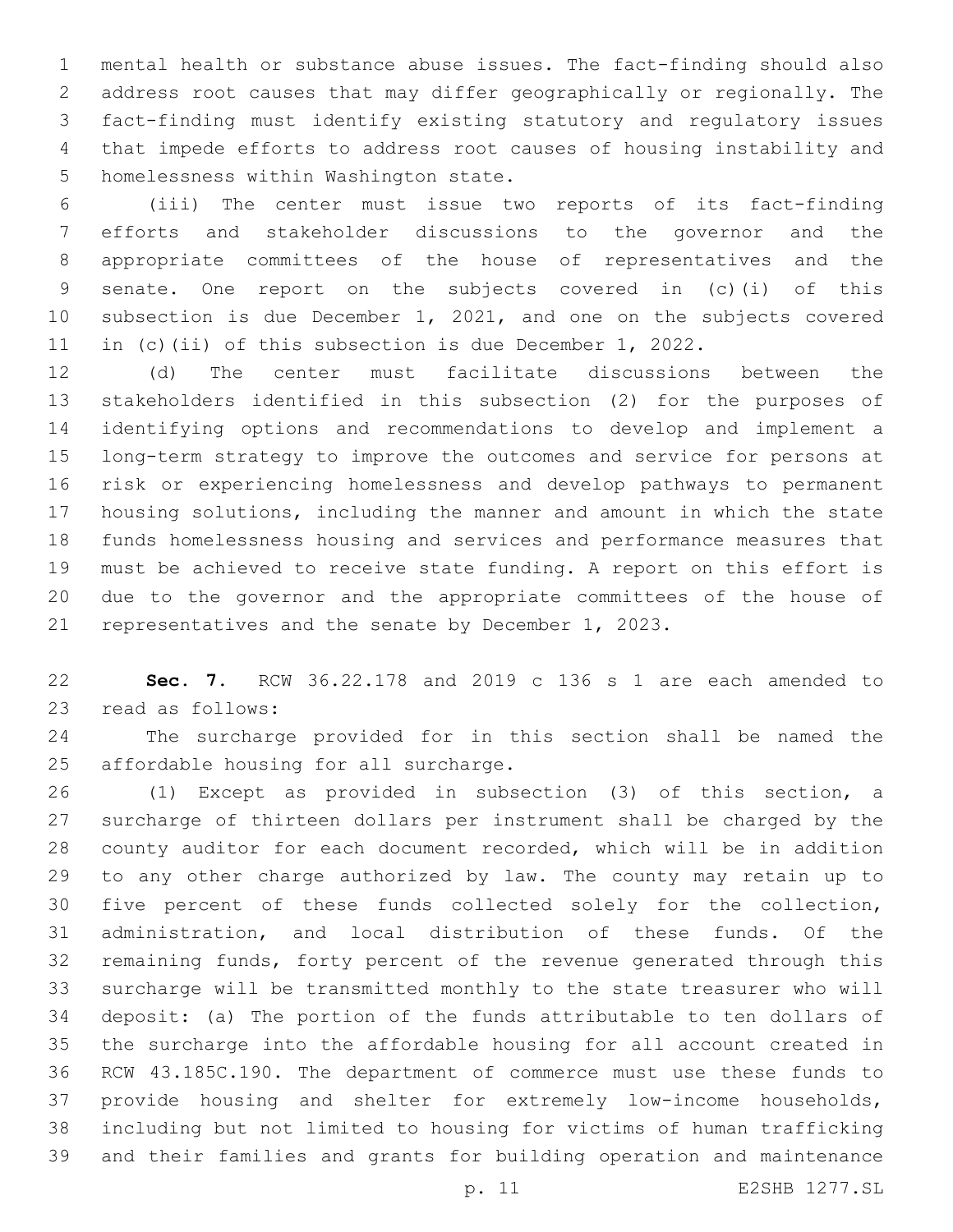costs of housing projects or units within housing projects that are affordable to extremely low-income households with incomes at or below thirty percent of the area median income, and that require a supplement to rent income to cover ongoing operating expenses; and (b) the portion of the funds attributable to three dollars of the surcharge into the landlord mitigation program account created in RCW 43.31.615.7

 (2) All of the remaining funds generated by this surcharge will be retained by the county and be deposited into a fund that must be used by the county and its cities and towns for eligible housing activities as described in this subsection that serve very low-income households with incomes at or below fifty percent of the area median income. The portion of the surcharge retained by a county shall be allocated to eligible housing activities that serve extremely low and very low-income households in the county and the cities within a county according to an interlocal agreement between the county and the cities within the county consistent with countywide and local housing needs and policies. A priority must be given to eligible housing activities that serve extremely low-income households with incomes at or below thirty percent of the area median income. Eligible housing activities to be funded by these county funds are 22 limited to:

 (a) Acquisition, construction, or rehabilitation of housing projects or units within housing projects that are affordable to very low-income households with incomes at or below fifty percent of the area median income, including units for homeownership, rental units, seasonal and permanent farmworker housing units, units reserved for victims of human trafficking and their families, and single room 29 occupancy units;

 (b) Supporting building operation and maintenance costs of housing projects or units within housing projects eligible to receive housing trust funds, that are affordable to very low-income households with incomes at or below fifty percent of the area median income, and that require a supplement to rent income to cover ongoing 35 operating expenses;

 (c) Rental assistance vouchers for housing units that are affordable to very low-income households with incomes at or below fifty percent of the area median income, including rental housing vouchers for victims of human trafficking and their families, to be administered by a local public housing authority or other local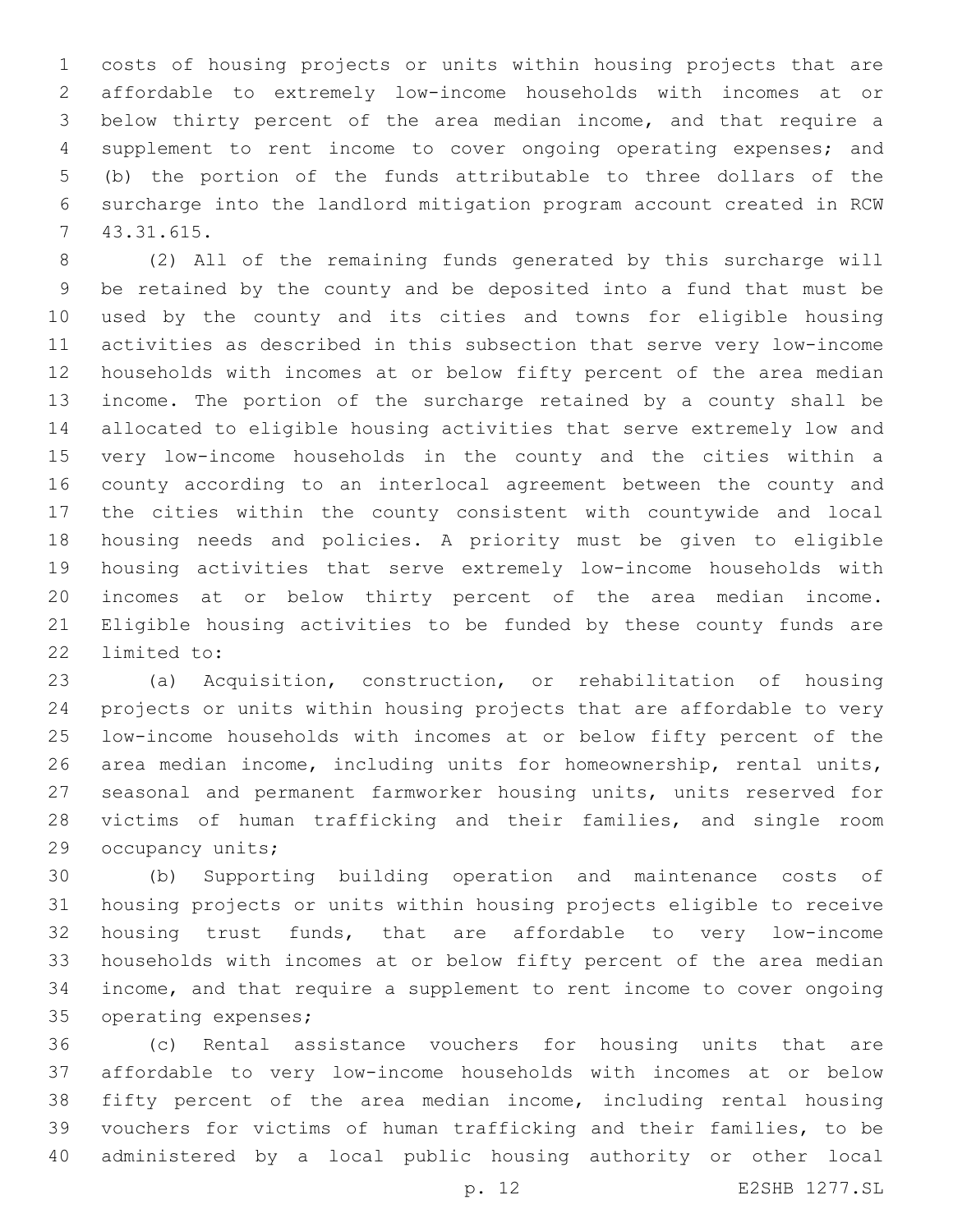organization that has an existing rental assistance voucher program, consistent with or similar to the United States department of housing and urban development's section 8 rental assistance voucher program 4 standards; and

 (d) Operating costs for emergency shelters and licensed overnight youth shelters.6

 (3) The surcharge imposed in this section does not apply to assignments or substitutions of previously recorded deeds of trust or to documents recording a federal lien, or water-sewer district lien, 10 wage lien, or satisfaction of lien.

 **Sec. 8.** RCW 36.22.179 and 2019 c 136 s 2 are each amended to 12 read as follows:

 (1) In addition to the surcharge authorized in RCW 36.22.178, and except as provided in subsection (3) of this section, an additional surcharge of sixty-two dollars shall be charged by the county auditor for each document recorded, which will be in addition to any other charge allowed by law. Except as provided in subsection (4) of this section, the funds collected pursuant to this section are to be 19 distributed and used as follows:

 (a) The auditor shall retain two percent for collection of the fee, and of the remainder shall remit sixty percent to the county to be deposited into a fund that must be used by the county and its cities and towns to accomplish the purposes of chapter 484, Laws of 2005, six percent of which may be used by the county for the collection and local distribution of these funds and administrative costs related to its homeless housing plan, and the remainder for programs which directly accomplish the goals of the county's local homeless housing plan, except that for each city in the county which elects as authorized in RCW 43.185C.080 to operate its own local homeless housing program, a percentage of the surcharge assessed under this section equal to the percentage of the city's local portion of the real estate excise tax collected by the county shall be transmitted at least quarterly to the city treasurer, without any deduction for county administrative costs, for use by the city for program costs which directly contribute to the goals of the city's local homeless housing plan; of the funds received by the city, it may use six percent for administrative costs for its homeless housing 38 program.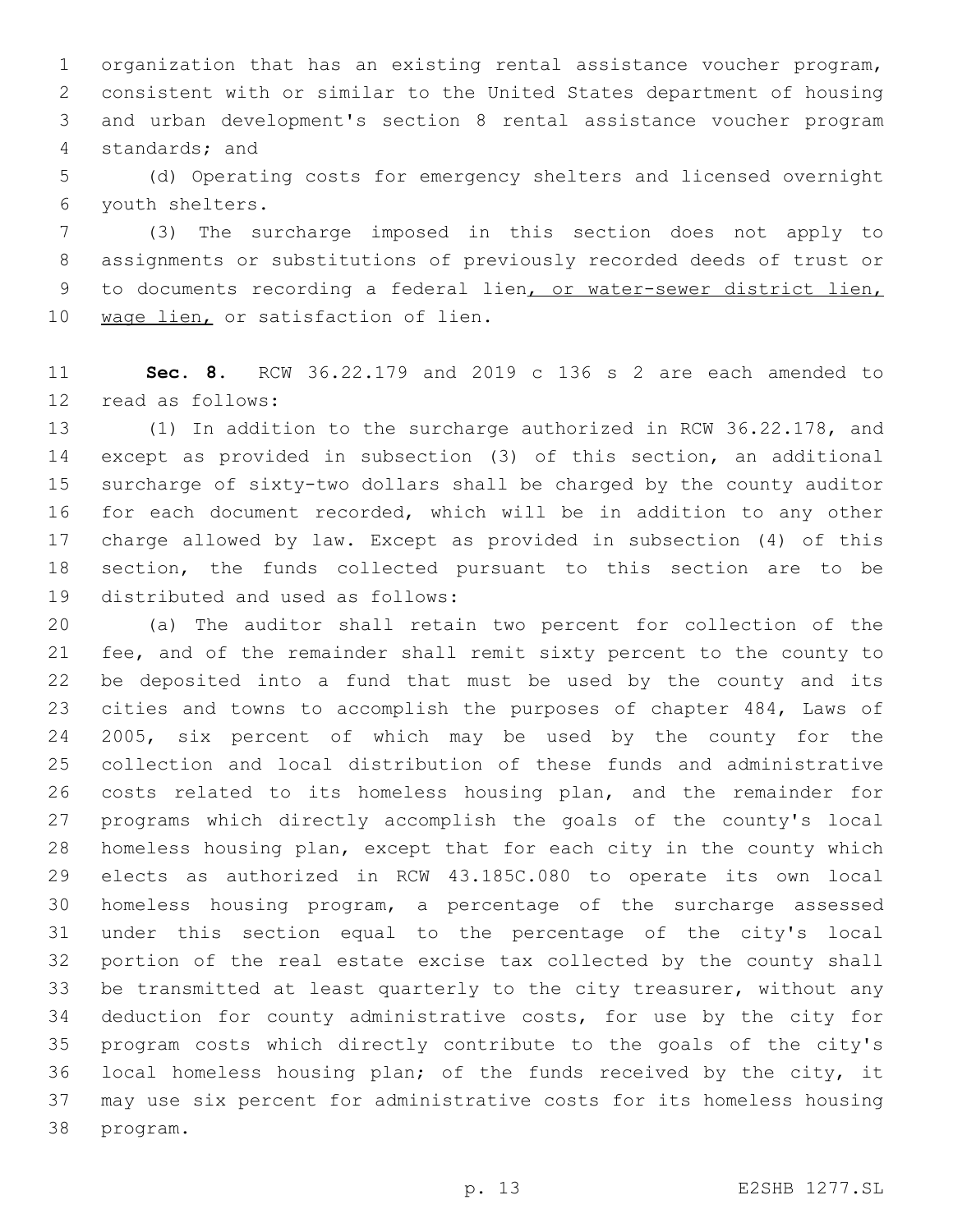(b) The auditor shall remit the remaining funds to the state treasurer for deposit in the home security fund account to be used as follows:3

 (i) The department may use twelve and one-half percent of this amount for administration of the program established in RCW 43.185C.020, including the costs of creating the statewide homeless housing strategic plan, measuring performance, providing technical assistance to local governments, and managing the homeless housing 9 grant program.

 (ii) The remaining eighty-seven and one-half percent of this 11 amount must be used as follows:

 (A) At least forty-five percent must be set aside for the use of 13 private rental housing payments; and

(B) All remaining funds are to be used by the department to:

 (I) Provide housing and shelter for homeless people including, 16 but not limited to: Grants to operate, repair, and staff shelters; grants to operate transitional housing; partial payments for rental assistance; consolidated emergency assistance; overnight youth shelters; grants and vouchers designated for victims of human trafficking and their families; and emergency shelter assistance; and

(II) Fund the homeless housing grant program.21

 (2) A county issuing general obligation bonds pursuant to RCW 36.67.010, to carry out the purposes of subsection (1)(a) of this section, may provide that such bonds be made payable from any surcharge provided for in subsection (1)(a) of this section and may pledge such surcharges to the repayment of the bonds.

 (3) The surcharge imposed in this section does not apply to (a) assignments or substitutions of previously recorded deeds of trust, (b) documents recording a birth, marriage, divorce, or death, (c) any recorded documents otherwise exempted from a recording fee or additional surcharges under state law, (d) marriage licenses issued by the county auditor, or (e) documents recording a federal, state, 33 county, ((or)) city, or water-sewer district, or wage lien or 34 satisfaction of lien.

 (4) Ten dollars of the surcharge imposed under subsection (1) of this section must be distributed to the counties to carry out the 37 purposes of subsection  $(1)$   $(a)$  of this section.

 (5) For purposes of this section, "private rental housing" means housing owned by a private landlord and includes housing owned by a 40 nonprofit housing entity.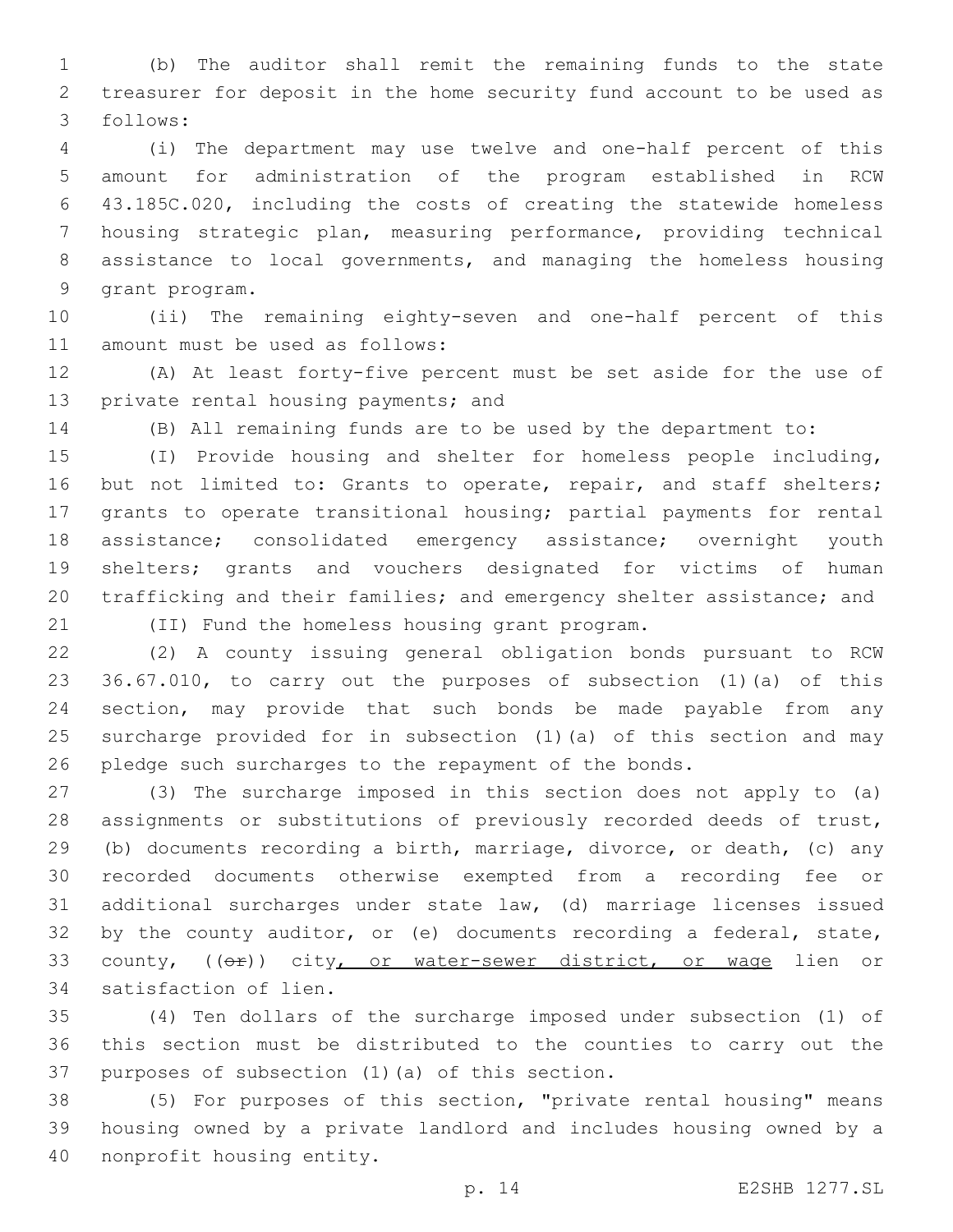**Sec. 9.** RCW 36.22.1791 and 2019 c 136 s 3 are each amended to 2 read as follows:

 (1) In addition to the surcharges authorized in RCW 36.22.178 and 36.22.179, and except as provided in subsection (2) of this section, the county auditor shall charge an additional surcharge of eight dollars for each document recorded, which is in addition to any other charge allowed by law. The funds collected under this section are to 8 be distributed and used as follows:

 (a) The auditor shall remit ninety percent to the county to be deposited into a fund six percent of which may be used by the county 11 for administrative costs related to its homeless housing plan, and the remainder for programs that directly accomplish the goals of the county's local homeless housing plan, except that for each city in the county that elects, as authorized in RCW 43.185C.080, to operate its own local homeless housing program, a percentage of the surcharge assessed under this section equal to the percentage of the city's local portion of the real estate excise tax collected by the county must be transmitted at least quarterly to the city treasurer for use by the city for program costs that directly contribute to the goals 20 of the city's local homeless housing plan.

 (b) The auditor shall remit the remaining funds to the state treasurer for deposit in the home security fund account. The department may use the funds for administering the program established in RCW 43.185C.020, including the costs of creating and updating the statewide homeless housing strategic plan, measuring performance, providing technical assistance to local governments, and managing the homeless housing grant program. Remaining funds may also 28 be used to:

 (i) Provide housing and shelter for homeless people including, 30 but not limited to: Grants to operate, repair, and staff shelters; grants to operate transitional housing; partial payments for rental assistance; consolidated emergency assistance; overnight youth shelters; grants and vouchers designated for victims of human trafficking and their families; and emergency shelter assistance; and

(ii) Fund the homeless housing grant program.35

 (2) The surcharge imposed in this section does not apply to assignments or substitutions of previously recorded deeds of trust or to documents recording a federal or water-sewer district or wage lien 39 or satisfaction of lien.